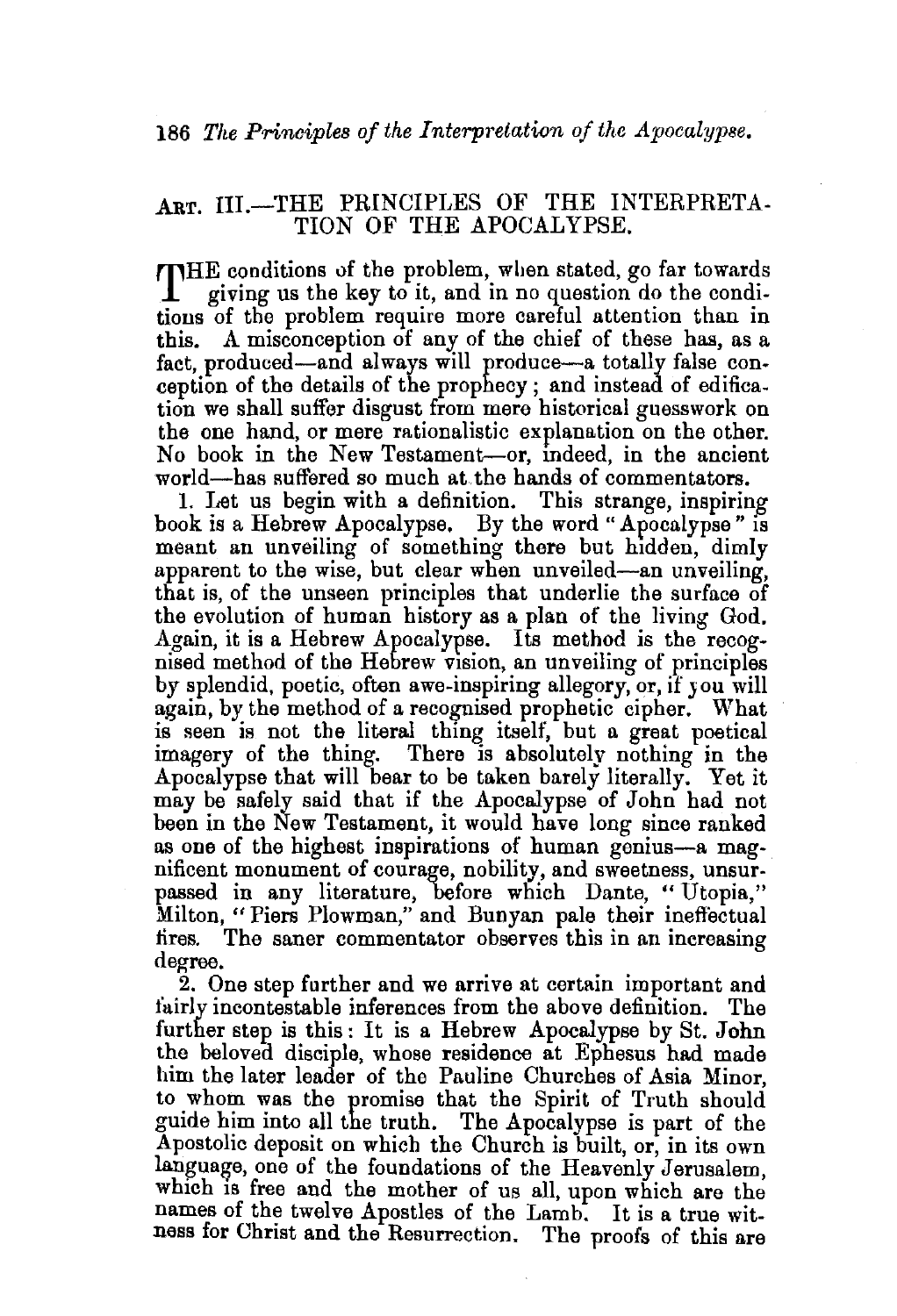very strong, both from the external tradition of those certain to know-Justin and Irenæus-and from strong internal evidence. The difficulties of Dionysius notwithstandingand all after him have repeated them-no other John could pretend to the immediate authority in Asia Minor which evidently attaches to his name,<sup>1</sup> and the latest research has disclosed a more thorough correspondence in thought and language with St. John the Evangelist than has been hitherto imagined, and that, in many shades of thought and peculiarities of diction.<sup>2</sup>

It is, then, a Hebrew Apocalypse by St. John the Apostle, inspired and led by the Holy Ghost, and part of that deposit of the faith of which the universal Church is the keeper and witness. A peculiarity of thought and language is stamped upon the whole. The elaborate and interesting attacks upon the unity of the book have failed to convince even the German intellect.<br>3. Some singularly important inferences result from these

positions, or postulates of inquiry, in the way of laws of interpretation, and other lamps of guidance as to the point of view

of a scientific judgment.<br>The true road of approach is a clear understanding of the principles which move in the whole range of Old Testament Hebrew prophecy. Our Divine Lord said of the law that He did not come to destroy it, but to fulfil  $(\pi \lambda \eta \rho \hat{\omega} \sigma a \hat{\rho})$ -to give to it its full meaning, the flower and bloom to which it was always tending. His beloved disciple, expanding lessons which Christ Himself had given, set the expanding seai of Christ upon the prophets. Christ came not to destroy, but to fulfil, the prophets and the Psalms: the Apostle John in the Apocalypse shows how. The Apocalypse is dominated by the circle of thought in which the Hebrew prophets move, but it expands it.

<sup>&</sup>lt;sup>1</sup> This is well put by Boltzmann, " Apocalypse," page 34.<br><sup>2</sup> The unprejudiced observer will note psychological similarities which by themselves go far to show in the Apocalypse the hand and style of the Apostle. I give a few of the most striking. The first impression of Jesus as the Lamb of God *(apvlov,* diminutive in the Apocalypse, to heighten the dramatic contrast with the wild beast,  $\theta$ *n<sub>p</sub>iov*), John i. 29, to which he returns (John xix. 36); the doctrine of the personal Logos in the Gospel and Apocalypse only ; the idea of the bride (John iii. 29); the presence of Christ instead of the temple (John ii. 21; Ap. xxi. 22); living water; the judgment already of the Prince of this world in heaven; a great number of Johannine words and phrases, such as νικάν, άληθινός, σκηνόω, τηρείν τον λόγον, and in constructions (see Bousset's interesting list in Meyer's "Kommentar," pp. 206 and 50); a tendency to seven (cf. the seven miracles in the Gospel and the eighth in the Appendix); the significant value of numbers (John xxi. 11); a tendency to enlarge the same idea in another form; prologue and epilogue ; and many other like things.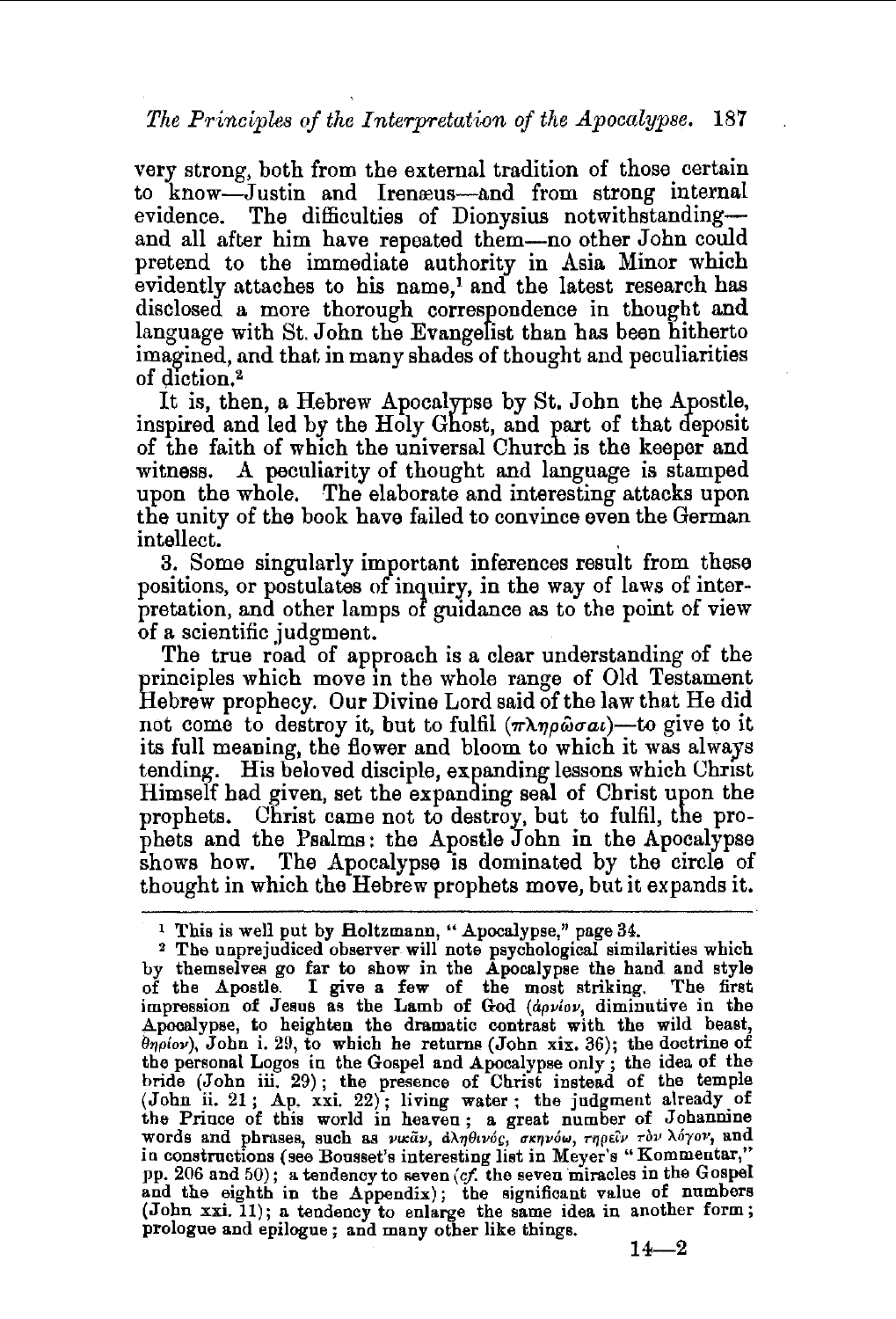Almost every line recalls, or hints at, or actually quotes, something from Old Testament prophecy.

Hence one great sheet-anchor rule of interpretation arises : we must seek the idea which the form embodies. As, for instance, the magnificent visions of the chariot and of the temple in Ezekiel are not to be taken literally, but point to principles working in the Divine plan of a historical restoration of Jewish worship and polity-that is, a mysterious change, enlargement, and consummation of what had gone before-so to look for a disclosure of bare historical facts in the Apocalypse is an entirely mistaken exegesis, from which we ought as entire]y to set ourselves free. No educated Hebrew would have taken Ezekiel so. The builders of the second temple never came to Ezekiel for measurements, or laws to regulate the resettlement of Palestine. They knew better, and we ought to know better than to treat the Apocalypse so. There is no blessing in reading an apocalyptic newspaper, as it were, "~-eforehand, baldly recording future facts in a cipher or riddle, and very little guidance for the Church in her good fight comes from reading such a cipher. But when the secret principles and causes which underlie the evolution of history are laid bare, we are forewarned for action and encouraged by the vision of the end.

4. But, in the second place, there is a second rule, of almost egual importance. The heavenly horizons are earthly conditioned. That is what has been called by Professor Riehm " the psychological mediation " of the Hebrew prophets. The human mind of the seer is fitted to see only what it can see by former experience. The Old Testament prophet took his images and symbols from his times, from the circle of oldworld ideas, events, poetic fancies, which surrounded him :-Babylonian composite beasts, legends of the nether world, things ideal to his own time, Edom's treachery, Ephraim's jealousy, the Scythian invasion, personified in Gog the prince of Magog, the habits and customs of the East, Israel and<br>Judah a restored David and a restored Elijah. To take these Judah, a restored David and a restored Elijah. things in a barely literal sense is to miss their meaning. They are the poetic elothing of a message, to which history was to give the literal meaning. For instance, to see in the picture of Isaiah lxiii. a primitively savage desire for a bloody vengeance on Edom, as Stanley and others have done, seems to me to entirely miss its meaning. The picture of the warrior with garments dyed in blood is the picture of a Divine victor after a hard-earned and terrible battle. It is a piece of tremendous poetry, not a trace of primitive savagery. The whole context of Isalah is against this last supposition; nor is it literal of Edom. It would seem even probable that the pro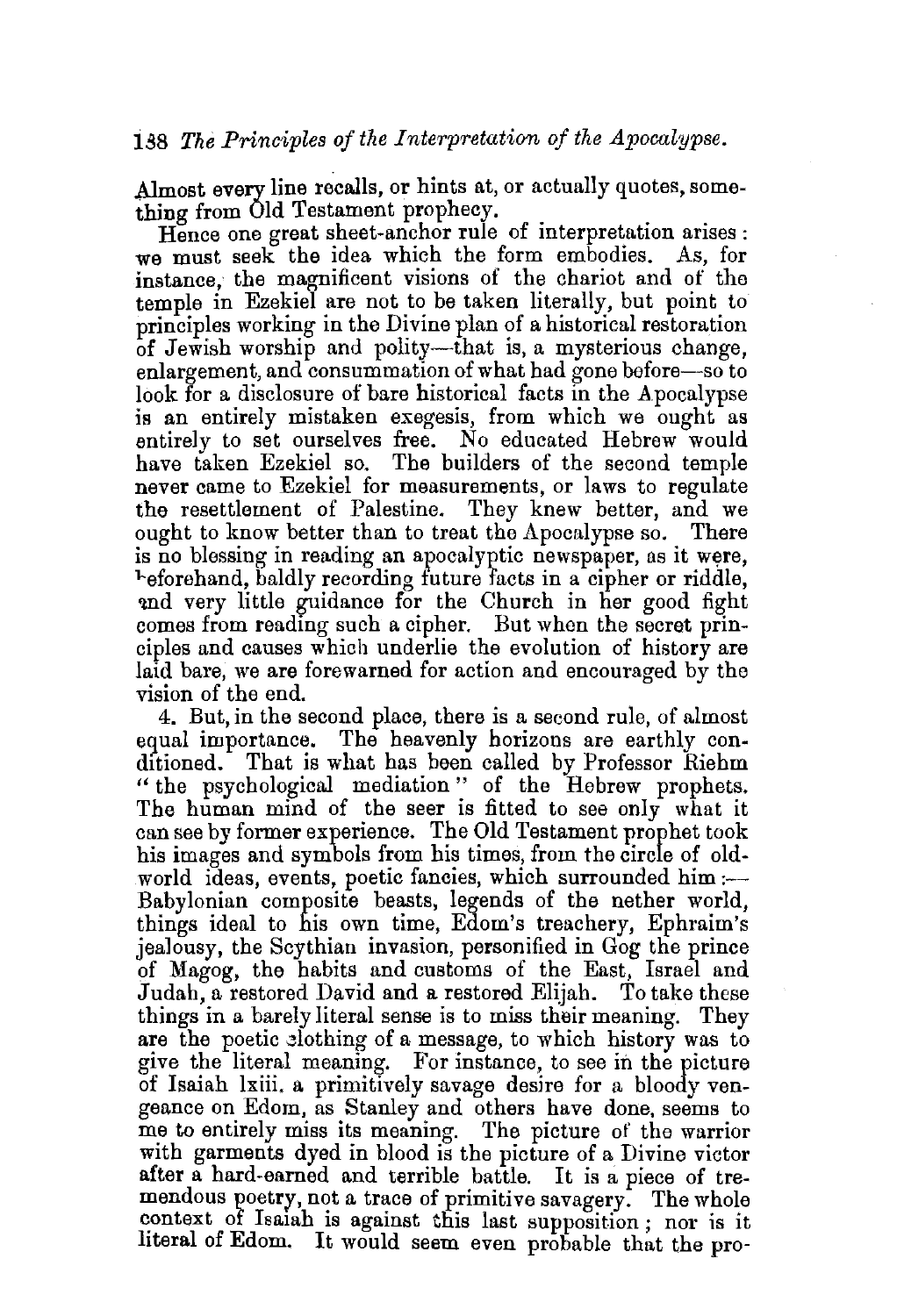phets who saw visions were led by the Spirit to adopt this method in the first instance often to avoid persecution from social or political misunderstandings. Consider the historical surroundings of each one of them, and this view is borne out. So, then, in like manner, the imagery of the Apocalypse is derived directly or indirectly from all past and surrounding sources. Hebrew Old Testament prophecy provides by far the greater part of it. But the Gospel according to St. John shows him intimately and specially well acquainted with all those contemporary expansions of Judaic expectation, which had come from four centuries of meditation upon the visions of the Old Testament prophets. From this circle of thought St. John undoubtedly borrows for the symbol and imagery of the Apocalypse. Such are the thousand years intermediate Messianic reign, the first resurrection, the significant handling of numbers, the whole of the conceptions, though far more poetically used, of the size and adornment of the heavenly Jerusalem. The Apocalypse is full of images which may be related to the later Jewish conception. Again, contemporary history gives many an illustration. The image of Casar, the only imminent and threatening form of ecumenical idolatry of St. John's old age; the rumour of Nero redivivus, possibly specially in circulation in Asia Minor, afford symbols and ideas to St. John, just as the Scythian invasion and many other current ideas had afforded to Ezekiel and Daniel and those before him.

Nay, more. With Gunkel one may probably have no hesitation in tracing some ideas to an ancient Babylonian, Egyptian, or Iranian ultimate source. The seven-headed dragon of the abyss, the sulphureous lake, and other the like, for instance.<sup>1</sup> With these ideas and symbols St. John clothed the message of his Apostolic Apocalypse. Just as the form of every creation of the poetic imagination abounds in allusions to historic events, to old and current myths and stories, poetic fancies, great ideas in architecture, painting, and sculptureallusions of moving interest to the educated reader-so the poet St. John, educated in a broader and finer school than that of Rabbinism, is led to use such things as had impressed his waking imagination in the form of his Divine and immortal vision.<sup>2</sup>

To seek to belittle the transcendent idea, which, with a little

<sup>l</sup>There is the still further question, how far these ancient ideas, some of them, run back into that primeval tradition of which the Book of Genesis presents the purest type.

<sup>2</sup>Holy Scripture itself always represents the human element of the vision as akin to a dream. The Divine message is expressed under con-<br>ditions similar to those of dreams.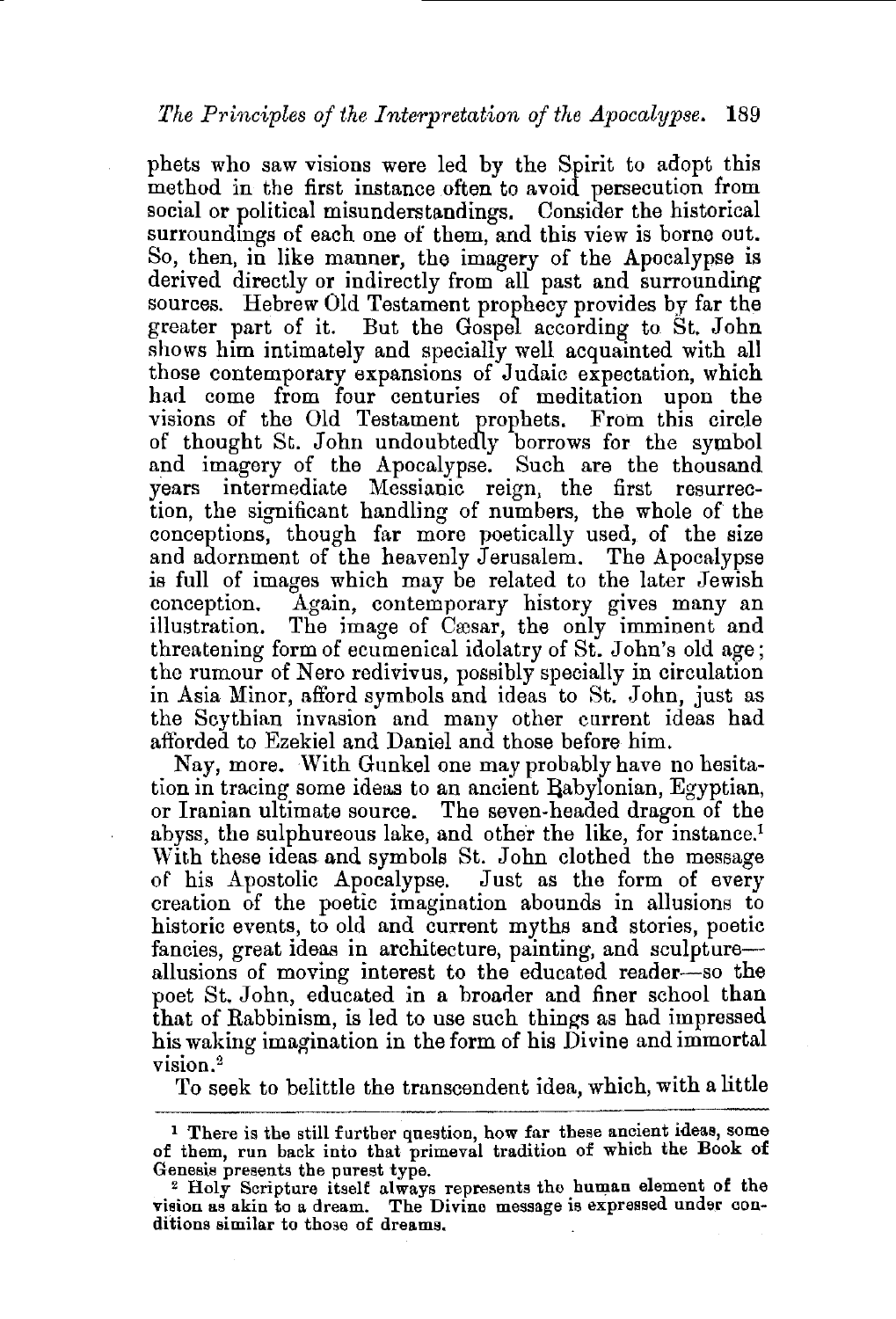effort, lies clear before us, to the small or superstitious proportions which each Jewish, old-world, or classical allusion had in its origin or in its currency elsewhere, is a proceeding to which no educated man would have recourse in any other case. What commentator on Dante or Milton would do this ? Or what would we think of an historian who should prove us to be still heathen because the days of our week contain the names of Saxon gods?

So in the Apocalypse, again, from another point of view, our task is to discover the idea which is embodied in the form. The idea is the message; the form is the human and transitory element of poetic imagery. The idea is eternal.

5. But there is a third rule of interpretation, which arises from the consentient relation which St. John the Apostle necessarily bears to the rest of the New Covenant revelation and to the history of its evolution. It is legitimate to interpret what is figurative and obscure by what is plain in the cycle of New Testament theology. The prophetic parables of our Lord and His eschatological discourse,<sup>1</sup> tinged as it is with contemporary Jewish thought, picture no halcyon, undisturbed progress of His Church to the consummation of the age. The gates of Hades should not prevail ; but, having forsaken in the mass her first love, imperilled by ever new increasingly and intensely deceptive false Christs and varied persecutions, with an unavoidable mixture of wheat and tares, she was to work on to the end with her Master's spiritual presence, with a noble and continuous line of elect souls, with the continuous and increasing emergence of missionary effort, as a secret leaven leavening the whole lump, " until He come." St. Paul paints the same picture. Even before his eyes the mystery of lawlessness was already working; grievous wolves within the fold threatened the flock. His last private letters to Timothy and Titus indicate his absorbing anxiety for the handing on by well-chosen men of the Apostolic doctrine in the face of the hard times of the end. And the last writings of the New Testament fall back upon the Old Testament. The spirit of Balaam, who sold the truth he knew for unrighteous gain, was emerging in the later Church with the slackening of the first love, and is also alluded to repeatedly in the Epistles to the Churches. As Jannes and

<sup>&</sup>lt;sup>1</sup> There is another saying of our Lord before the judgment seat of the high priest-" From this very time  $(d\pi' \ d\rho\tau_l, St.$  Luke,  $d\pi\delta \ \tau o\bar{\nu} \ \nu\bar{\nu}\nu)$ ye shall see the Son of Man sitting on the right hand of power, and coming on the clouds of heaven "-which forms the continuous principle of the. Apocalypse. To show this working as a principle in history, in the midst of mighty and world-wide opposition in Church and State, is surely its main motive.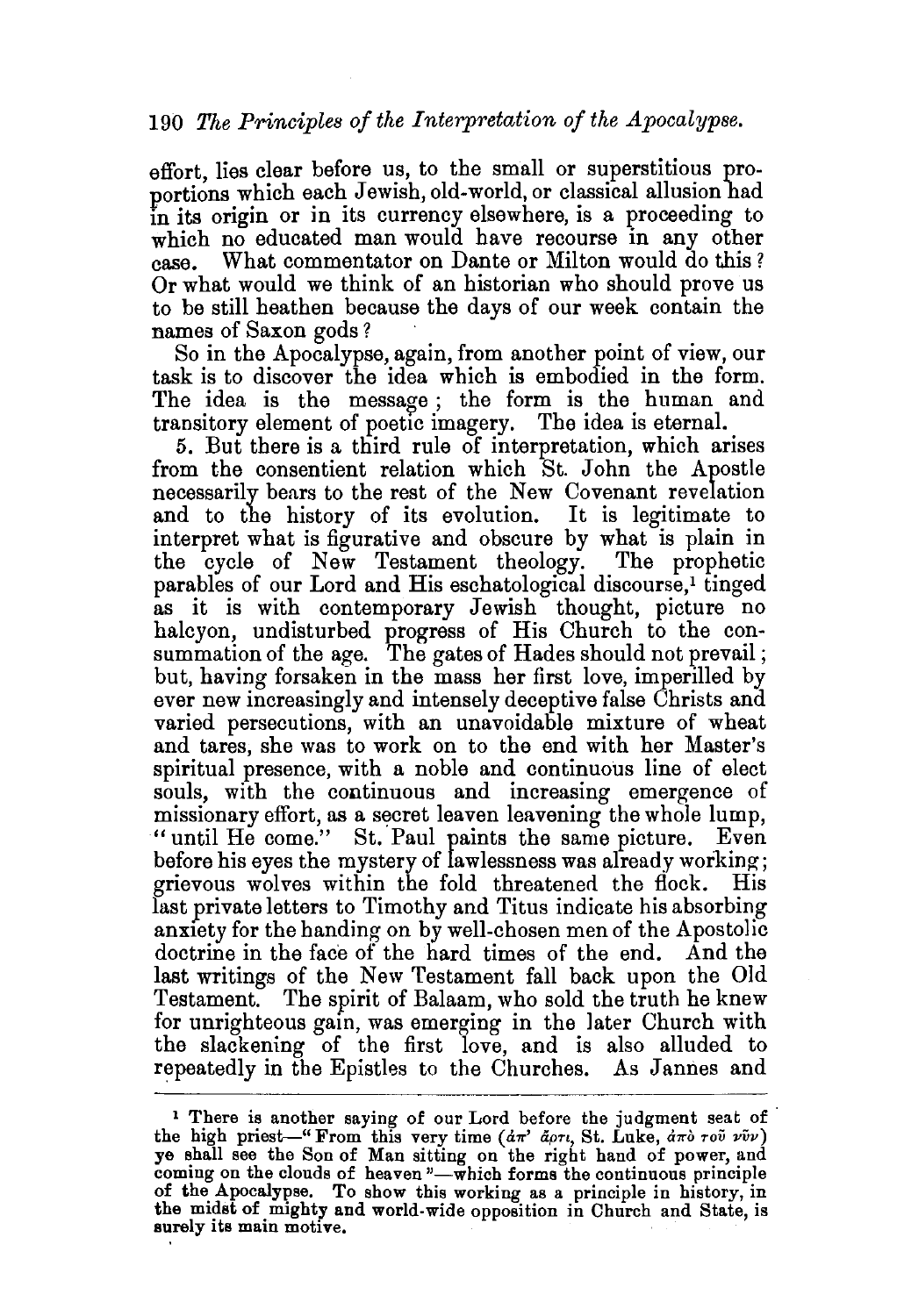Jambres resisted the war of Jehovah for the freeing of his people, so their spirit was discoverable in men arising in the later Church. The rebellion of ambitious Korah was an old foe with a new face. Jezebel, the powerful supporter of false worship in the Old Testament Church, was arismg again. The Church, once pure, was assailed by corruption from within, as well as fearful opposition from without. St. John, in the plain teaching of his Epistle, warns us not to receive every spirit, but to try the spirits by the rule of the Apostolic teaching, for even now, he says, there are many antichrists. "Evil men and impostors," said St. Paul, "shall wax worse and worse, deceiving and being deceived."

The plain teaching of the Old and New Testament is a key to the meaning of the Apocalyptic symbols. There are exceedingly strong reasons for holding the belief that the Apocalypse was written in the times of Domitian, when a world-wide persecution was raging, from which St. John himself was a sufferer.<sup>1</sup> This persecution had its test in the worship of Cæsar's image. Cæsar or Christ was the alternative which tried the Church to its centre and in every part. The Apocalypse was the last voice of Apostolic doctrine. The other Apostles were dead. The Church was scattered. The earthly Jerusalem was gone. The tremendous force of the world power was at last awakened to deadly antagonism. What next? Would Christ in His revelation of the Father victoriously stand, victoriously survive the onset?

The Apocalypse gives the answer. Very interesting and very insufficient are the words of Professor Bousset of Göttingen, claiming for it that living historical recognition which is essential to maintain its interest for our own age. "The essential to maintain its interest for our own age. writer of the Apocalypse," says he, "knows how to inculcate this one thing with mimitable assurance-the predominating intensity of responsibility in view of God's judgment ; the thought of the near end; the duty of faithfulness even unto death ; of steady perseverance in the fierce warfare which now is flaming up ; a confident assurance of victory against the dragon who now at last is cast in heaven and whose dominion on earth is only for a short time; an almost fierce joy in martyrdom-Happy from henceforth are the dead that die in the Lord ; at least in places a burning diction, an intense longing for the end and the new time. Verily I come quickly.

<sup>&</sup>lt;sup>1</sup> Πρός τψ τέλει της Δομετιανόν άρχης Irenæus, p. 803, Ed. Stieren. The exceedingly reasonable tone of this whole passage heightens our confidence in Irengus as a witness to a matter of fact. The evidence given by the Apocalypse itself of its own environment points to the same date. The context of Rev. xi. 1 precludes the idea that it refers to a standing Temple.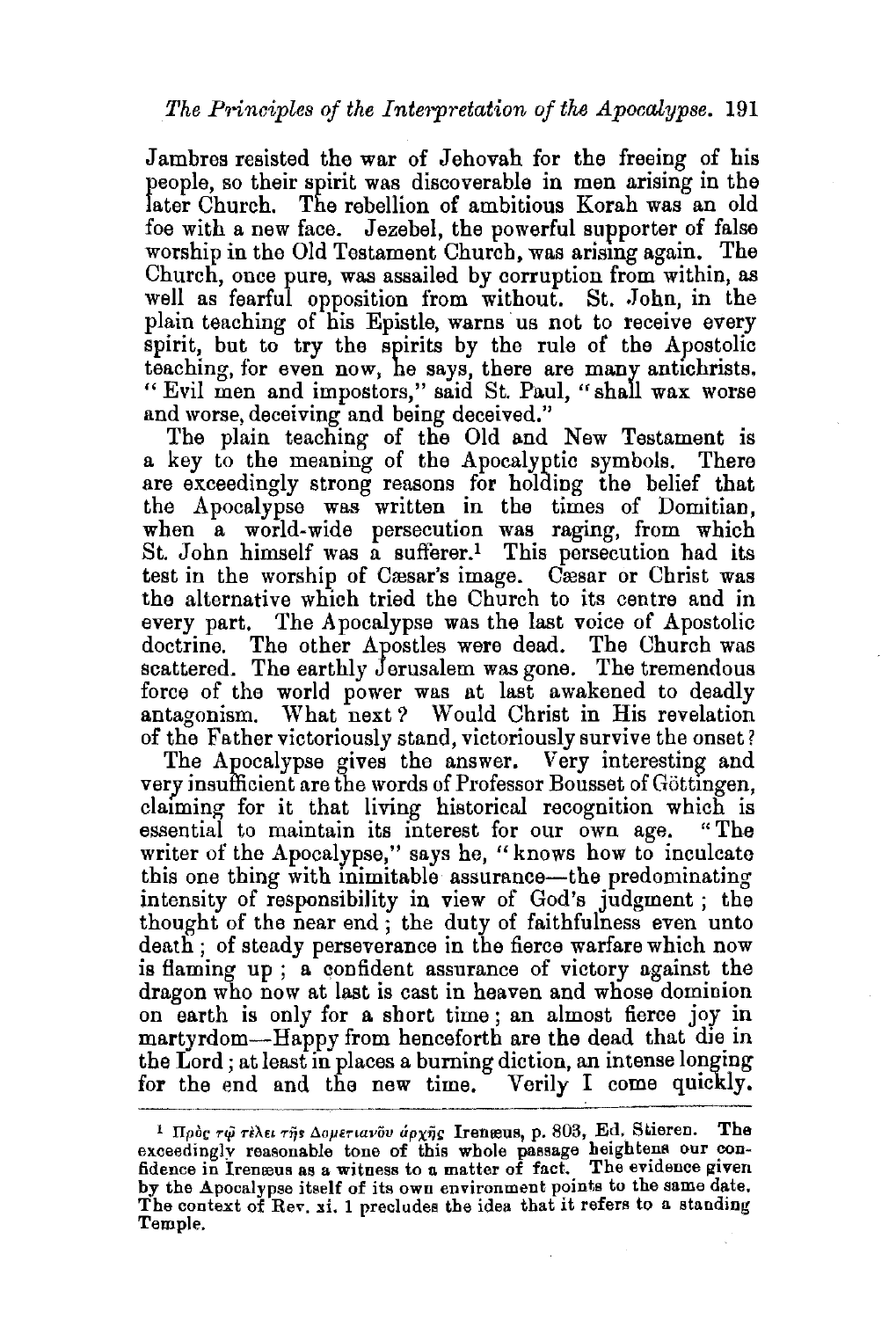## 192 *The Principles of the Interp-retation of the Apocalypse.*

Amen. Come, Lord Jesus. All this the writer invests with a magic charm and a mighty power, in spite of all that is bizarre, fantastic, and fanatical, which presents itself in every part. Of incomparable beauty and sweetness in any case are the succession of images in which the seer depicts the future world. One must have sometimes heard these words at the grave-side or in the martyr-condemned cell to understand their imperishable charm. They are still and ever as the strains of some unearthly music. So must the Apocalypse have acted for its time as a fiery war manifesto. It must have seemed, in fact, to contemporary men as a new prophetic revelation. Happy he who read and kept what was written therein. It was a loud, clear trumpet-call to a war of many hundred years."

For one plain reason, we shall be unable to confine its instruction to times gone by. The Apocalypse speaks of a complete, universal, and final victory of the Lord and of His Apostles' teaching, which we have never seen. If its instruction is only historical of the temper of Domitian Christianity, it is a false prophecy.

The Apostle St. John was not a false seer, and so must speak still in clear tones of the Church's warfare till the end be, and all our conflict has passed away, together with the ancient enemies, like the chaff blown from the summer threshing-floor. As the student of the history of the Church and the world turns away, often with disgusted disappointment at the glorious promise, at the apparently small result, at the fierce anti-Christian spirit, the ignorance and corruption which still predominate through all, and even into our boasted twentieth century, the loud, clear trumpet still rings out a call to victorious war.

The recrudescences of paganism in Church and State, revived from its deadly stroke, are not the end. They shall be rooted out and pass away. The Christian reader of the Apocalypse is stirred, indeed, to wariness, as in difficult times, but still and ever to cheerful courage.

An innumerable multitude from all lands—martyrs in China even in these latter days—are even now coming forth out of the battle victorious, and the triumph song of heaven may be heard, as one reads the Apocalypse, echoing even now, and spreading from the land that is very far off.

Sufficient hints of a historical setting shine through to enable the Christian student to locate certain fulfilments of the vision, which go far to strengthen his abiding and serene confidence in the Christian argument.<sup>1</sup> The inspired poem is

<sup>&</sup>lt;sup>1</sup> The interesting and very suggestive book on "The Revelation of St. John the Divine" (Bickers and Son, 1, Leicester Square, Third